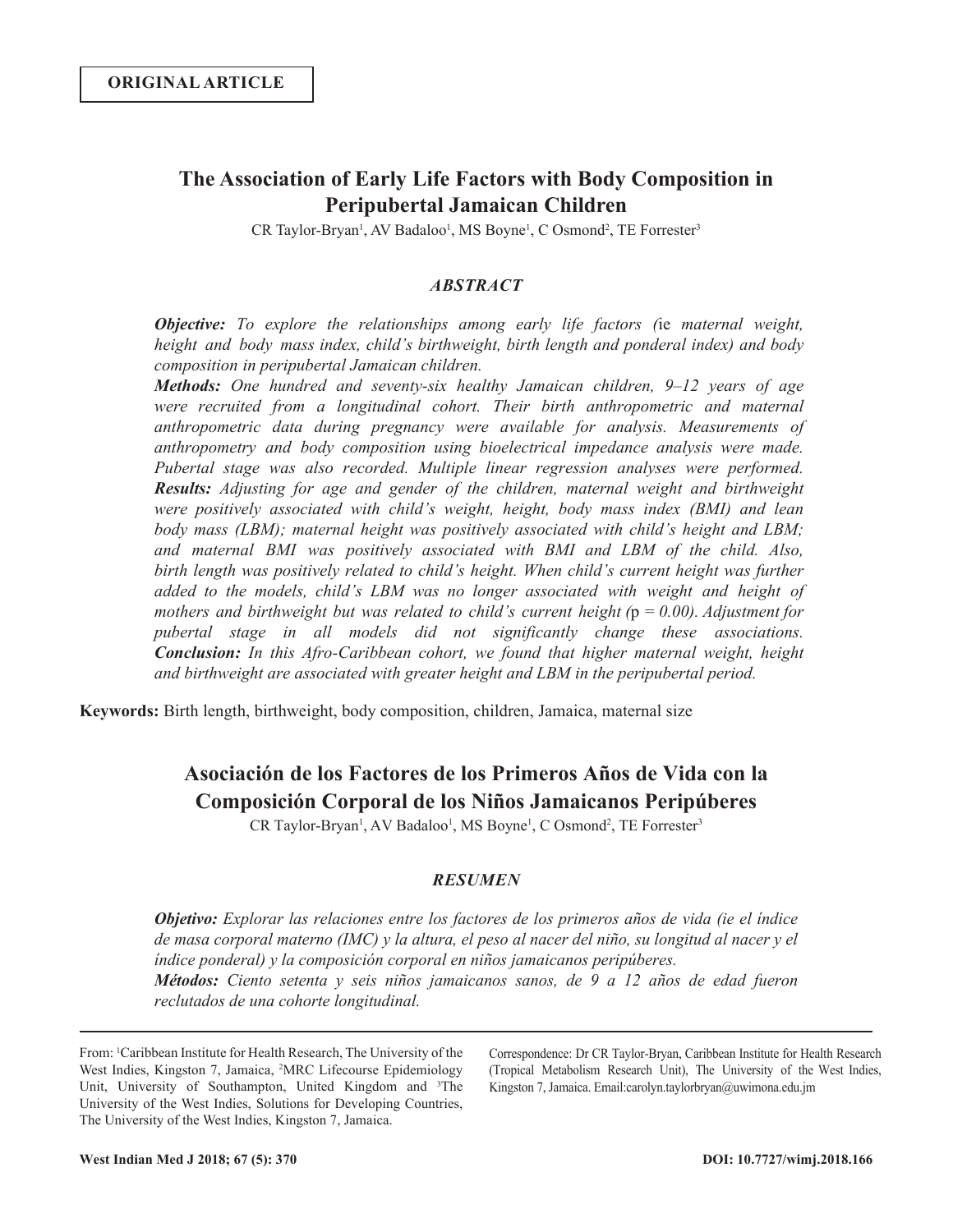*Sus datos antropométricos de nacimiento y los datos antropométricos maternos durante el embarazo estaban disponibles para el análisis. Las mediciones de la antropometría y la composición corporal se realizaron usando el análisis de impedancia bioeléctrica. El período de pubertad fue también registrado. Se hicieron análisis de regresión lineal múltiple. Resultados: El ajuste por edad y el género de los niños, el peso materno y el peso al nacer estuvieron positivamente asociados con el peso del niño, la altura, IMC, y la MCM; la altura materna estuvo positivamente asociada con la altura y la MCM del niño; y el IMC materno estuvo positivamente asociado con el IMC y la MCM. Asimismo, la longitud al nacer estuvo relacionada positivamente con la altura del niño. Cuando la altura actual del niño se añadió a los modelos, la MCM del niño no se relacionó ya con el peso y la estatura de las madres y el peso al nacer, sino con la altura actual del niño (p = 0.00). El ajuste por etapa puberal en todos los modelos no cambió significativamente estas asociaciones.*

*Conclusión: En esta cohorte afrocaribeña, encontramos que un mayor peso materno, altura, y peso al nacer se asocian con mayor altura y MCM en el período peripuberal.*

**Palabras clave:** Longitud al nacer, peso al nacer, composición corporal, niños, Jamaica, tamaño materno

## **INTRODUCTION**

The increasing prevalence of overweight and obesity is currently a worldwide problem (1). At least 41 million children younger than five years are overweight or obese. Most of them reside in low-income and middleincome countries [LMIC] (2). The prevalence of obesity in the under-five age group in LMIC has increased by 54% since 1990 (3, 4). Jamaica is a middle-income country in which overweight and obesity in children are also increasing at an alarming rate. This is reflected in data from 6-10-year-old rural schoolchildren in Jamaica where only 1% was moderately overweight and 4% mildly overweight in the 1990s, but less than 20 years later 11% of similarly aged children were overweight and 7% obese (5, 6).

This increase in prevalence of obesity is of great concern because of associated adverse consequences such as hypertension, coronary heart disease, ischaemic stroke, Type 2 diabetes mellitus and certain types of cancers (7). Obese children and adolescents are more likely to be obese adults (8, 9) and therefore, be at more risk for adverse health consequences in later life (10). Obesity also results in impaired social functioning, reduced productivity and increased economic burden on the healthcare system (11).

Although behavioural and environmental factors (sedentary lifestyle and excess energy intake) are important factors responsible for the increase in obesity seen over the past two decades, early life factors have emerged as important contributing factors (12). Adverse *in utero* conditions resulting from maternal

#### **West Indian Med J 2018; 67 (5): 371**

over- or under-nutrition may lead to permanent alterations in physiological systems of the developing fetus  $(13-15)$  with a lifelong propensity to developing obesity. Birthweight is the most commonly used indicator of prenatal exposures and body mass index (BMI) for assessment of adiposity. Most studies have demonstrated that higher birthweight is associated with higher BMI in children and adults in a variety of ethnic groups and is linear in some and U-shaped or J-shaped in others (16). Body mass index correlates strongly with both lean body mass (LBM) and fat mass [FM] (17) and as such it is unclear whether it is LBM or FM that is programmed by adverse *in utero* conditions. Some studies show a positive association between birthweight and LBM in later life (18–20) whereas studies relating birthweight to FM are less consistent (20‒22). In a larger group of children from this Vulnerable Windows Cohort, maternal size in the first trimester was shown to be positively correlated with waist circumference (an indirect measure of fat mass) at mean age 11.5 years (23).

To our knowledge, the relationship between early life factors and markers of body composition in Afro-Caribbean children has not been clearly explored. We hypothesized that inadequate maternal nutritional state (as evidenced by maternal anthropometry) and lower birth size are related to higher body fat in peripubertal children. This study therefore, aims to explore the relationships among early life factors (*ie* maternal weight, height and BMI, child's birthweight, birth length and ponderal index) and body composition in peripubertal Jamaican children.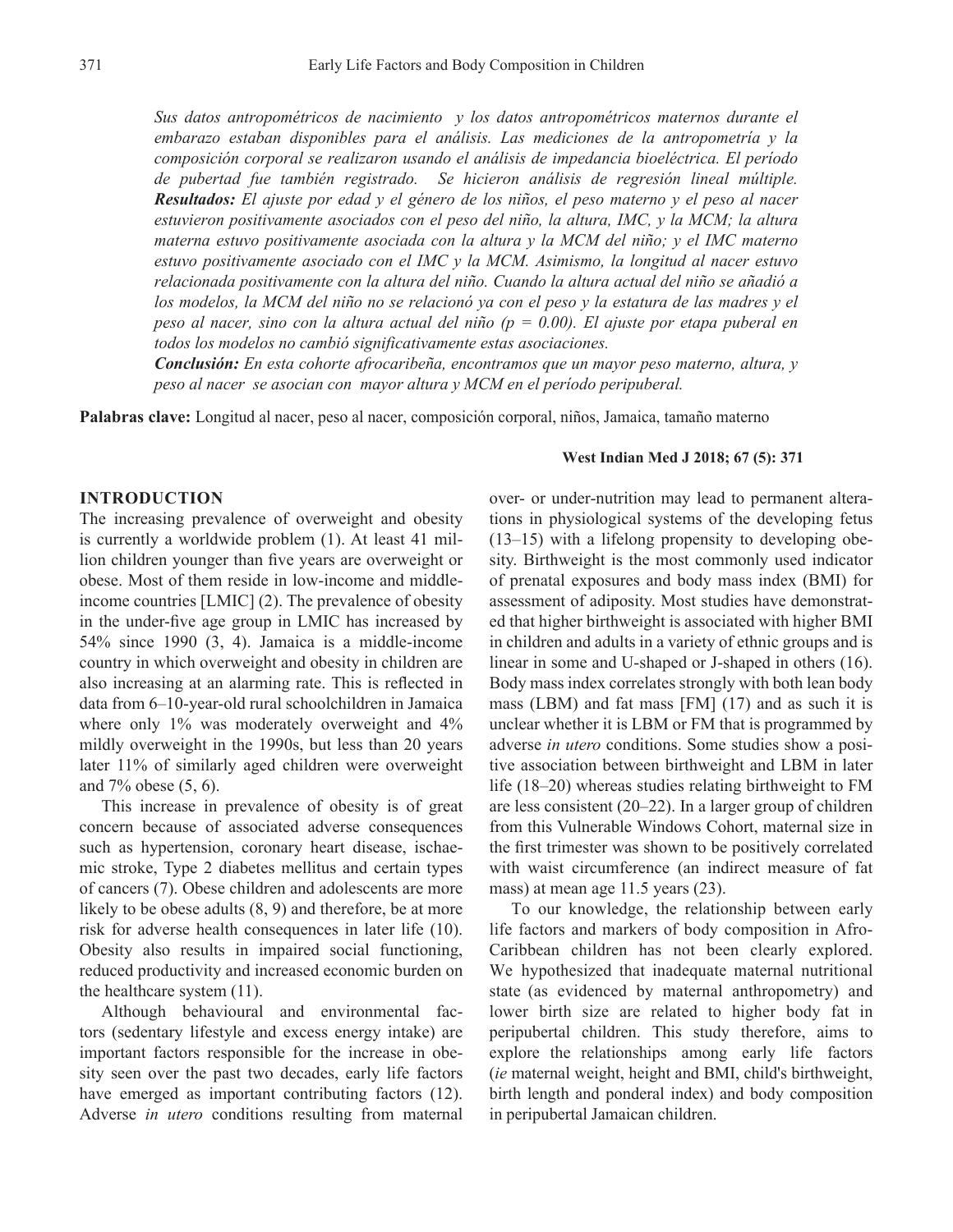#### **SUBJECTS AND METHODS**

#### **Participants**

Participants were recruited from a birth cohort [Vulnerable Windows Cohort] (24) at the peripubertal stage. This is a cohort of 569 Afro-Jamaican mothers and their offspring. Mothers were recruited from the first trimester. They were recruited from the antenatal clinic at the University Hospital of the West Indies. Women with systemic illnesses (*eg* pre-eclampsia, diabetes and sickle cell anaemia) were excluded. This cohort serves to examine the effects of pre-natal factors on the development of chronic non-communicable diseases. We serially recruited 176 healthy children, aged between nine and 12 years from the cohort.

This study was conducted according to the guidelines laid down in the Declaration of Helsinki and all procedures involving human subjects were approved by The University of the West Indies Ethics Committee, Mona, Jamaica. Written informed consent was obtained from a parent or guardian of each child enrolled.

#### **Study Design**

Upon arrival at the metabolic ward of the Tropical Metabolism Research Unit, measurements of anthropometry and body composition were made. Pubertal stage was also recorded. At the end of the measurements, the children were given a light meal.

#### **Measurements**

Birth records of these children were available for analysis. Data abstracted included their mother's weight, height and BMI at their first antenatal visit, as well as the child's weight and length at birth. Birthweight and crown heel length were measured within 24 hours of delivery. Ponderal index (PI) was calculated as:  $PI =$  birthweight (kg)/ birth length (m)<sup>3</sup>.

Anthropometric measurements were obtained with the children dressed in light clothing with shoes and socks removed using a standardized protocol (24). The children were weighed using an electronic scale (Tanita Solar Powered Scale, Model 1632) to the nearest 100 g and standing height was measured using a Harpenden Portable Stadiometer to the nearest millimeter. The scale was calibrated each morning with a known weight and the stadiometer checked against a calibrated reading.

Body composition was estimated using bioelectrical impedance analysis (BIA). For BIA measurements, subjects were barefooted, wore light clothing and in the supine position. Measurements were made with the

subject's feet shoulder-width-apart and their arms at a 45-degree angle to their bodies. Electrodes were placed on the dorsum of the right hand and foot (tetrapolar placement). Before all measurements, the analysers were calibrated using a 500-ohm resistor. Using a single frequency (50 kHz) battery-operated bio-impedance analyser (model Quantum X; RJL Systems, Clinton Township, MI, USA) a low-voltage, painless, alternating current was applied to the body. Resistance and reactance were determined on the right-side of the body. Two measurements were taken and the mean was used in the analysis of body composition. Resistance values obtained from our subjects were used to determine total body water (TBW) using validated equations given by Luke *et al* for children of similar age and ethnicity (25, 26).

The pubertal stages of pubic hair and breast development were recorded according to the method of Marshall and Tanner (27, 28). Testicular volume was measured with a Prader orchidometer.

## **Statistical Methods**

All statistical analyses were performed with SPSS (Statistical Package for the Social Sciences, version 19, Chicago, Illinois) for Windows. We obtained means and standard deviations for participant characteristics and anthropometric and body composition variables.

Multiple linear regression analyses were used to determine the relationships between (1) maternal anthropometry at first antenatal visit and the child's body composition and (2) birth anthropometry and body composition in the children. Analyses were adjusted for children's age, gender, height and pubertal stage. A  $p$ -value  $\leq 0.05$  was considered statistically significant.

#### **RESULTS**

Similar proportions of boys and girls were present in the subset of the cohort studied compared to those not studied. However, those studied were 100 g heavier than those not studied (3.2 kg in those studied, 3.1 kg in those not studied,  $p = 0.02$ ). Characteristics of the 176 mothers obtained at the first antenatal visit and also newborn anthropometry of the 176 subjects are shown in Table 1.

Also displayed are current anthropometric and body composition measurements of these 176 subjects. There were no significant differences in measurements between mothers of boys and girls. Boys were heavier and longer at birth. There were no significant gender differences in weight, height, BMI and LBM. Girls had higher fat mass and per cent fat mass.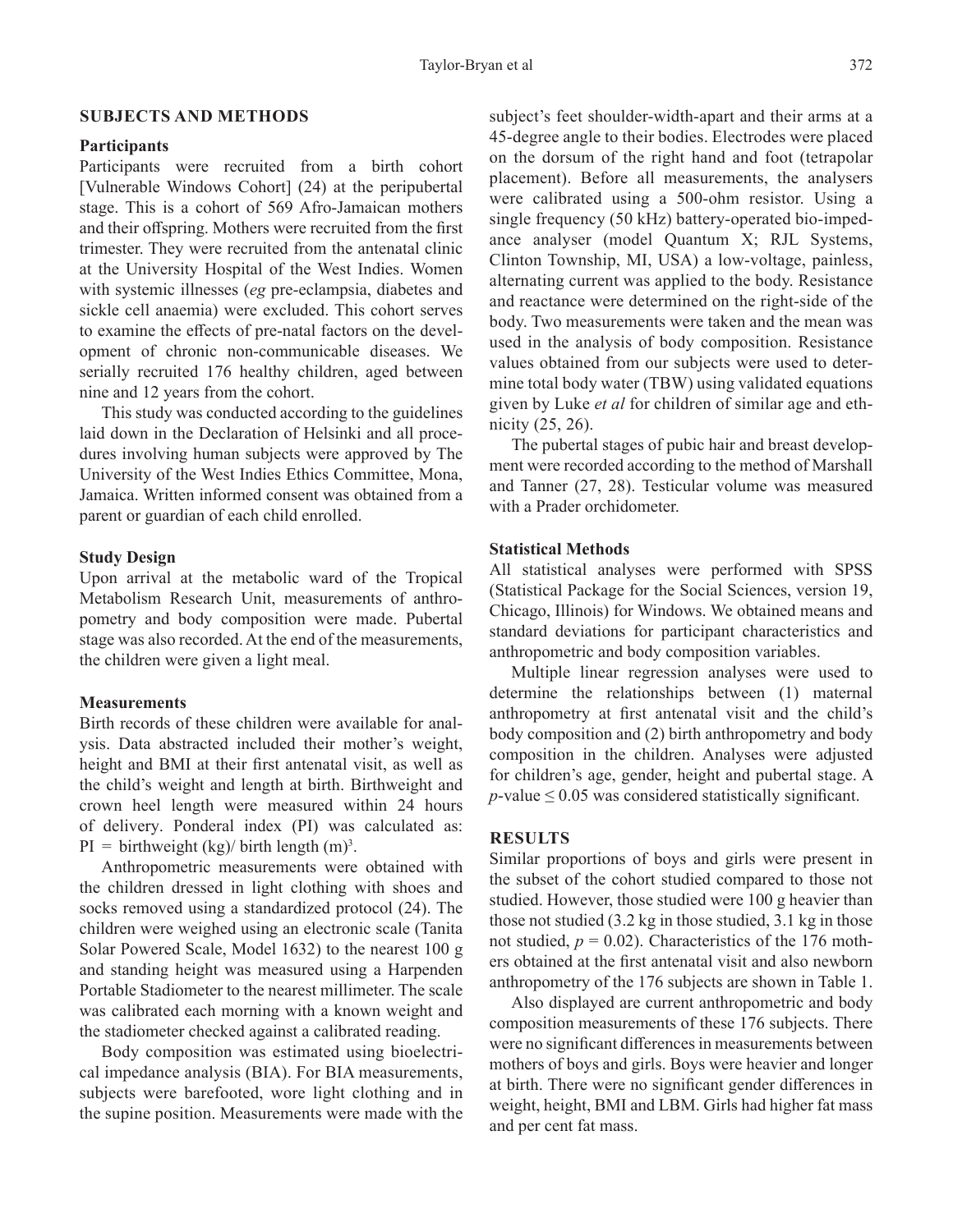|                                                                                 | Boys ( $n = 84$ ) |           | Girls $(n = 92)$ |           |                 |
|---------------------------------------------------------------------------------|-------------------|-----------|------------------|-----------|-----------------|
|                                                                                 | Mean              | <b>SD</b> | Mean             | <b>SD</b> | <i>p</i> -value |
| Maternal measurements at<br>first antenatal visit                               |                   |           |                  |           |                 |
| Weight (kg)                                                                     | 66.7              | 11.7      | 63.9             | 13.2      | ns              |
| Height (cm)                                                                     | 164.0             | 6.2       | 162.6            | 5.2       | ns              |
| Body mass index $(kg/m2)$                                                       | 24.8              | 4.3       | 24.2             | 5.0       | ns              |
| <b>Birth measurements</b>                                                       |                   |           |                  |           |                 |
| Weight (kg)                                                                     | 3.3               | 0.49      | 3.1              | 0.5       | 0.0             |
| Length $(cm)$                                                                   | 50.6              | 2.53      | 49.1             | 2.9       | 0.0             |
| Ponderal index $(kg/m3)$                                                        | 25.2              | 3.0       | 26.0             | 3.1       | ns              |
| Anthropometry and body<br>composition measure-<br>ments at mean age 11<br>years |                   |           |                  |           |                 |
| Age (years)                                                                     | 10.7              | 0.9       | 10.6             | 0.9       | ns              |
| Weight (kg)                                                                     | 40.1              | 10.7      | 42.1             | 12.0      | ns              |
| Height (cm)                                                                     | 146.2             | 7.65      | 147.6            | 8.1       | ns              |
| Body mass index (kg/m <sup>2</sup> )                                            | 18.5              | 3.6       | 19.1             | 4.5       | ns              |
| Lean body mass (kg)                                                             | 29.8              | 5.9       | 28.6             | 6.5       | ns              |
| Fat mass (kg)                                                                   | 10.3              | 5.4       | 13.5             | 6.1       | 0.0             |
| Per cent fat mass $(\% )$                                                       | 24.5              | 6.2       | 30.8             | 5.7       | 0.0             |

Table: 1. Maternal and newborn anthropometric measurements and current anthropometric and body composition measurements for 176 Jamaican children

*p*-value (Student's *t*-test) represents the difference between males and females; ns = not significant

The association between children's anthropometry or body composition at age 11 years and maternal anthropometry at the first antenatal visit, adjusting for age and gender of the children are given in Table 2. Maternal weight was positively associated with child's weight, height, BMI and LBM. Maternal height was positively associated with child's height and LBM. Maternal BMI was positively associated with child's BMI and LBM. When child's current height was further added to these three models, child's lean mass was no longer significantly related to mother's weight and height, but was related to child's current height ( $p = 0.00$ ).

Table 2 also shows the relationship between the child's birth anthropometry and anthropometry and body composition at age 11 years, adjusting for age and gender of the child. Birth length was positively related to height at age 11 years. Birthweight was positively associated with weight, height, BMI and LBM at age 11 years. When child's current height was added to the latter model, lean mass was no longer significantly related to birthweight, but was related to child's current height  $(p = 0.00)$ . Adjustment for pubertal stage in all models did not significantly change these associations (data not shown).

#### **DISCUSSION**

In this study, we found that mothers who were heavier in their first trimester and offspring with higher birthweight had higher weight, height, BMI and LBM at age 11 years. Contrary to our hypothesis, our data support the relationship of lean mass rather than fat mass with early life factors. The results suggest that maternal anthropometry and birthweight programs lean mass and height in the children.

It is known that maternal nutritional status as evidenced by weight, height, weight gain, BMI and dietary intake (29, 30) is a major determinant of newborn size. Maternal size also has implications for childhood size, acting through their birth size. These observations are supported by our findings showing that both maternal weight in the first trimester and child's birthweight were positively related to child's weight, height, size and LBM at age 11 years. The mean BMI of the mothers

Table 2: Multiple linear regression analyses showing predictors of anthropometry and body composition at mean age 11 years after adjusting for age and gender of the children

|                                                 | Children at age 11 years |                  |         |         |                  |       |           |       |                 |                  |              |                  |
|-------------------------------------------------|--------------------------|------------------|---------|---------|------------------|-------|-----------|-------|-----------------|------------------|--------------|------------------|
|                                                 | Weight                   |                  | Height  |         | <b>Body mass</b> |       | Lean body |       | <b>Fat mass</b> |                  | Per cent fat |                  |
|                                                 |                          |                  |         |         |                  | index |           | mass  |                 |                  | mass         |                  |
|                                                 | β                        | $\boldsymbol{p}$ | β       | D       | ß                | p     | ß         | p     |                 | $\boldsymbol{p}$ | β            | $\boldsymbol{p}$ |
| Maternal anthropometry at first antenatal visit |                          |                  |         |         |                  |       |           |       |                 |                  |              |                  |
| Weight (kg)                                     | 0.18                     | 0.01             | 0.16    | 0.01    | 0.15             | 0.05  | 0.20      | 0.004 | 0.14            | 0.06             | 0.05         | 0.49             |
| Height (cm)                                     | 0.12                     | 0.09             | 0.31    | < 0.001 | $-002$           | 0.98  | 0.17      | 0.02  | 0.06            | 0.40             | $-0.05$      | 0.48             |
| BMI (kg/m <sup>2</sup> )                        | 0.14                     | 0.06             | 0.04    | 0.49    | 0.15             | 0.05  | 0.14      | 0.04  | 0.12            | 0.11             | 0.07         | 0.34             |
| Children's birth size                           |                          |                  |         |         |                  |       |           |       |                 |                  |              |                  |
| Birthweight (kg)                                | 0.17                     | 0.02             | 0.14    | 0.02    | 0.15             | 0.05  | 0.18      | 0.01  | 0.14            | 0.07             | 0.09         | 0.22             |
| Birth length (cm)                               | 0.09                     | 0.22             | 0.14    | 0.03    | 0.06             | 0.45  | 0.10      | 0.17  | 0.07            | 0.34             | 0.07         | 0.30             |
| Ponderal index $(kg/m3)$                        | $-0.07$                  | 0.32             | $-0.08$ | 0.19    | $-0.06$          | 0.41  | $-0.07$   | 0.32  | $-0.07$         | 0.36             | $-0.09$      | 0.18             |

**Notes**

Each row and column correspond to a separate regression analysis;  $\beta$  = standardized regression coefficient;  $p = p$ -value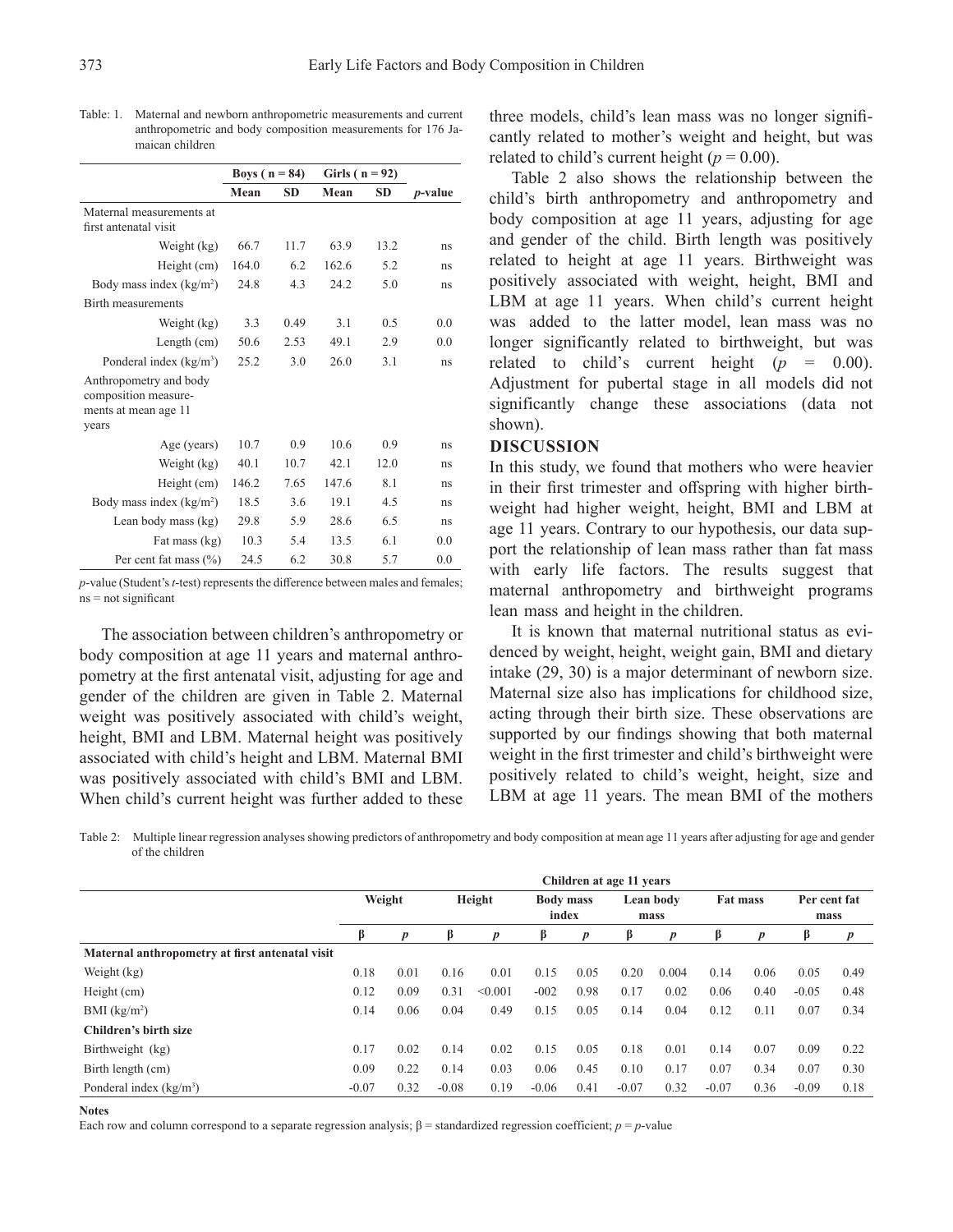(Table 1) implies that they were adequately nourished. Well-nourished mothers are not expected to impose a nutritional constraint on the fetus. However, programming as reflected by the influence of birthweight on health in later life (31–33) has been observed within the range of normal birthweight.

Based on a previous report of the children  $(n = 296)$ in the same cohort as the present study showing that maternal size in the first trimester is positively correlated with waist circumference at mean age 11.5 years (23), we expected a similar association between maternal size in the first trimester and fat mass of the children. This was not supported by our data, possibly because waist circumference, like BMI is widely used as an index of adiposity but neither is a reliable indicator of the proportion of FM and LBM. Similar to other studies (34‒36) we also showed a positive association between birthweight and child's BMI, but higher birthweight was related to greater lean mass at follow-up. Our results are consistent with many other studies in which direct measurements of body composition were made showing that higher birthweight was related to greater lean mass. In one of these studies, LBM was estimated by bioimpedance in nine-year-old Brazilian boys (22) and in another, LBM was determined using dual-energy X-ray absorptiometry (DXA) in nine to ten-year-old English boys and girls (18). Singhal *et al* also demonstrated in a group of seven-year-old children from the United Kingdom using DEXA that birthweight was positively associated with LBM and not fat mass (20). These findings are supported by evidence suggesting that there is early life programming of protein deposition (37) which is essential for lean tissue deposition. However, it is possible for a limitation in lean tissue synthesis to lead to more partitioning of nutrients to fat synthesis when there is long-term suboptimal nutrition and also, with exposure to an obesogenic environment. In such conditions, it may be possible to observe a consequential secondary significant effect of early life nutritional factors on fat mass. Furthermore, this might explain the different findings of early life factors predicting fat mass in children as reflected in different associations between birthweight and BMI [linear in some and U-shaped or J-shaped] (16).

Birthweight and length reflect the effects of *in utero* conditions. Birth length was associated with child's height. This finding plus the results showing that when child's height was added to the regression models, LBM was no longer associated with mothers weight, height, or child's birthweight, but was significantly related to child's length suggest that the association of birthweight

with lean mass was mediated by height of the child. It seems that higher birthweight and length programmes taller children with a greater proportion of lean mass. This may explain in part the documented associations that infants with higher birthweights and lengths have a lower-risk of developing chronic diseases in later life (18) and lower birthweight infants are at greater-risk for obesity as adults (38). Using BIA to estimate body composition prevents us from determining the relative contributions of bone *versus* muscle to the observed associations. Also, in the two studies mentioned above in which DXA was used to determine body composition, only a two-compartment model was described. It is possible that birthweight influences both soft lean tissue and bone mass in later life.

A limitation may be that we did not control for current socio-economic status, which is a possible confounder. Our sample size was also modest. This study has significant strengths. We utilized standardized measurements for birth anthropometry in a birth cohort followed longitudinally. It is the first study in Afro-Caribbean children exploring the effect of early life factors on body composition. Based on our findings, we need to promote optimal maternal nutritional status to produce normal birthweight infants in order to promote adequate lean tissue synthesis and reduce adiposity in later life and a subsequent lower-risk of non-communicable diseases.

#### **CONCLUSION**

In this Afro-Caribbean cohort, we found that higher maternal weight, height and birthweight are associated with greater height and LBM in the peripubertal period. This implies that these early life factors programe body composition during growth primarily through influencing lean tissue deposition.

#### **ACKNOWLEDGEMENTS**

The authors wish to thank the study participants and project staff for their contribution to the study.

#### **Author contributions**

CR Taylor-Bryan oversaw data collection, participated in interpretation of data, wrote manuscript and approved final version. AV Badaloo participated in study design, oversaw data collection, participated in interpretation of data, revision of manuscript and approved final version. MS Boyne participated in interpretation of data, revision of manuscript and approved final version. C Osmond participated in data analysis, interpretation of data and approved final version. TE Forrester conceived paper,